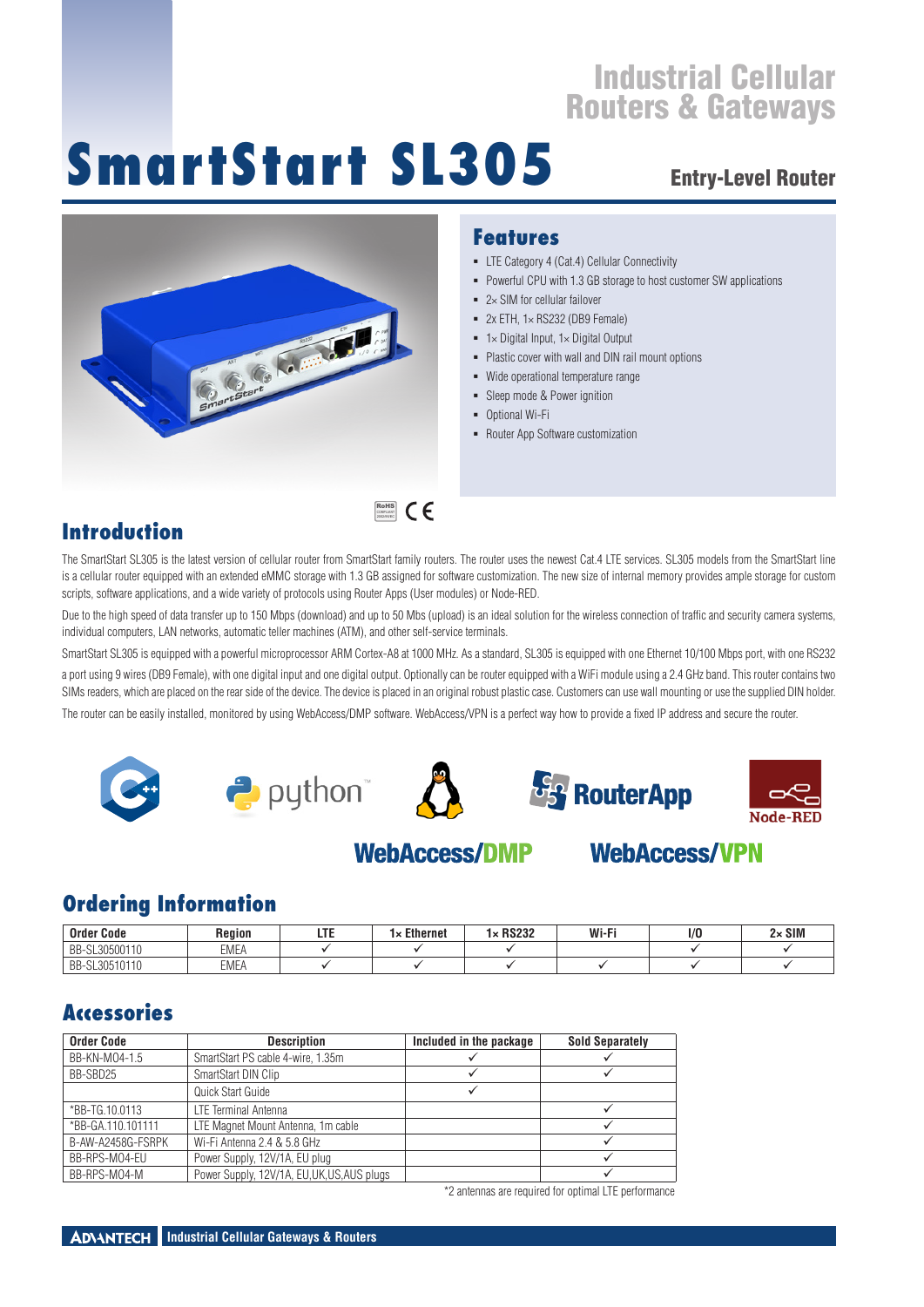#### SmartStart SL305

## **Specifications**

| System                |                                                                                                                                                         |
|-----------------------|---------------------------------------------------------------------------------------------------------------------------------------------------------|
| CPU                   | ARM Cortex-A8, 1000 MHz                                                                                                                                 |
| Memory                | RAM - 512 MB<br>eMMC - 4096 MB<br>(838 MB for Router App, 512 MB for customer data)                                                                     |
| Watchdog              | HW Watchdog                                                                                                                                             |
| <b>RTC</b>            | Battery backup RTC                                                                                                                                      |
| <b>Interfaces</b>     |                                                                                                                                                         |
| Ethernet              | 1x Ethernet, RJ45, 10/100 Mbps, 1.5 kV                                                                                                                  |
| Serial Lines          | $1\times$ RS232 (DCD, RxD, TxD, DTR, GND, RTS, CTS)<br>DB9 Female                                                                                       |
| 1/0                   | $1 \times$ Digital Input (0 to 0.7 log 0, 1.6 V to 36 VDC log 1)<br>$1 \times$ Digital Output (max current 200 mA)<br>(4-Way Molex Micro-Fit connector) |
| <b>Reset Button</b>   | Factory reset                                                                                                                                           |
| <b>LED</b> Indicators | Power, Data activity, Signal strength, Ethernet activity                                                                                                |

| Environmental                   |                                               |
|---------------------------------|-----------------------------------------------|
| Power Supply                    | 9 - 36 V DC (4-Way Molex Micro-Fit connector) |
| Consuption                      | Average 2.1 W / Maximum 4.8 W                 |
| Consuption with WiFi            | Average 2.7 W / Maximum 5.5 W                 |
| Sleep Mode                      | Yes, 50 mW                                    |
| Operating Temperature           | -40 to +75 °C / WiFi version -25°C to +55°C   |
| Storage Temperature             | $-40$ to $+85$ °C                             |
| Humidity                        | 0 to 95 %                                     |
| IP Cover                        | <b>IP30</b>                                   |
| <b>Physical Characteristics</b> |                                               |
| <b>Dimensions</b>               | $30 \times 87 \times 150$ mm                  |
| Enclosure                       | <b>Plastic Case</b>                           |
| Mounting                        | Wall Mounting, DIN Rail                       |
| Weight                          | 200q                                          |

| WIFI (*Optional BB-SL30510110) |                             |  |
|--------------------------------|-----------------------------|--|
| Antenna                        | $1 \times R$ -SMA connector |  |
| <b>Standards</b>               | IEEE 802.11 b/g/n 2.4 GHz   |  |
| Security                       | WEP, WPA, WPA2, 802.1X      |  |
| Modes                          | Access Point, Station       |  |

| <b>Cellular Interface</b>   |                                                                                                                                                                                                                                                |  |
|-----------------------------|------------------------------------------------------------------------------------------------------------------------------------------------------------------------------------------------------------------------------------------------|--|
| <b>SIM Slots</b>            | $2\times$ SIM (Mini SIMs $-$ 2FF)                                                                                                                                                                                                              |  |
| Antennas                    | $2\times$ SMA connector (1 $\times$ Main, 1 $\times$ Diversity)                                                                                                                                                                                |  |
| <b>LTE Parameters</b>       | Supported FDD frequencies: B1 (2100 MHz), B3 (1800 MHz), B7 (2600 MHz), B8 (900 MHz), B20 (800 MHz), B28A (700 MHz)<br>Supported TDD frequencies: B38 (2600 MHz), B40 (2300 MHz), B41 (2500 MHz)<br>Transfer rate: 150 Mbps (DL), 50 Mbps (UL) |  |
| <b>HSPA+ Parameters</b>     | Supported frequencies: B1 (2100 MHz), B8 (900 MHz)<br>Transfer rate: 42 Mbps (DL), 5.76 Mbps (UL)                                                                                                                                              |  |
| <b>UMTS Parameters</b>      | Supported frequencies: B1 (2100 MHz), B8 (900 MHz)<br>Transfer rate: 384 kbps (DL), 384 kbps (UL)                                                                                                                                              |  |
| <b>EDGE/GPRS Parameters</b> | Supported frequencies: B3 (1800 MHz), B8 (900 MHz)<br>Transfer rate: 296 kbps (DL), 236.8 kbps (UL)                                                                                                                                            |  |

| <b>Standards &amp; Requiations</b> |                                                                                                                                                     |  |
|------------------------------------|-----------------------------------------------------------------------------------------------------------------------------------------------------|--|
| Radio                              | EN 301 511, EN 301 908-1, EN 301 908-2, EN 301 908-13, EN 300 328                                                                                   |  |
| <b>EMC</b>                         | EN 301 489-1, EN 301 489-17, EN 301 489-52, EN 55032 class B, EN 61000-6-2, EN 61000-4-2, EN 61000-4-3, EN 61000-4-4,<br>EN 61000-4-5, EN 61000-4-6 |  |
| Safety                             | EN 62368-1                                                                                                                                          |  |
| Transportation                     | E-Mark E8 homologation number: 10R - 04 8634                                                                                                        |  |
| National                           | СE                                                                                                                                                  |  |
| Mechanical                         | EN 60068-2-27, EN 60068-2-64, EN 60529                                                                                                              |  |
| Climatic                           | EN 60068-2-1, EN 60068-2-2, EN 60068-2-14, EN 60068-2-30                                                                                            |  |
| Environmental                      | REACH. RoHS3. WEEE                                                                                                                                  |  |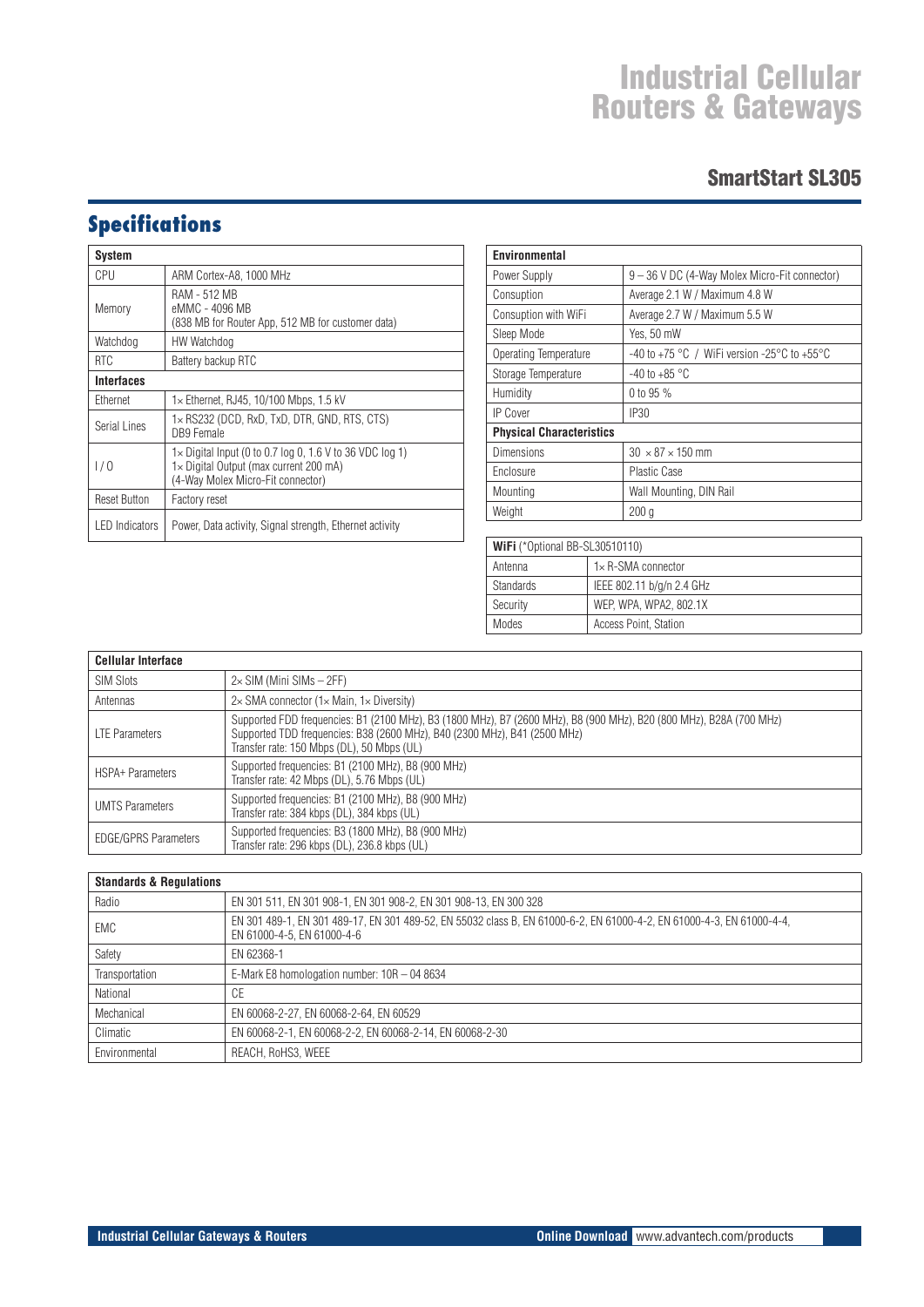#### SmartStart SL305

| <b>Software</b>         |                                                                                                                                                                                                                                                                                       |
|-------------------------|---------------------------------------------------------------------------------------------------------------------------------------------------------------------------------------------------------------------------------------------------------------------------------------|
| Operating System        | Conel OS (Linux based)                                                                                                                                                                                                                                                                |
| <b>SW Customization</b> | Router App (User Modules)*                                                                                                                                                                                                                                                            |
| Application Development | Open Linux, *Python, BASH, C/C++, *Node-RED                                                                                                                                                                                                                                           |
| Networking Protocols    | IPv4, IPv6, PPP, PPPoE, SNMP v1/v2c/v3, TCP, UDP, DHCP, *RIP, *BGP, *OSPF, *IS-IS, ICMP, NAT, HTTP, HTTPs, DNS, ARP, NTP, SMTP,<br>Telnet, VLAN, SSH, DDNS, Telnet, MQTT                                                                                                              |
| Industrial Protocols    | *Modbus RTU/TCP gateway, *IEC 60870-5-101 to 104 gateway, *DF1, *DNP3                                                                                                                                                                                                                 |
| Networking Features     | DHCP, NAT/PAT, VRRP, Dynamic DNS client, DNS proxy, VLAN, QoS, *DMVPN, *WOL, NTP Client/Server, Backup Routes, Port Forwarding,<br>Host Port Routing, Ethernet Bridging, Load Balancing, IPv6 Dual Stack                                                                              |
| Security                | HTTPS, SSH, SFTP, DMZ, Firewall (IP Filtering, MAC address filtering, Inbound and outbound Port filtering)<br>VPN Tunneling – OpenVPN, *EasyVPN, IPsec with IKEv1 and IKEv2, GRE, L2TP, PPTP<br>Authentication - RADIUS, TACACS+, *SCEP<br>Encryption - DES, 3DES, AES, RSA, MD5, SHA |
| Firmware Management     | Automatic firmware updates - server, locally via LAN or remotely via WAN<br>Over-the-Air cellular module firmware updates                                                                                                                                                             |
| Diagnostic/Log          | Status - Signal Strength, Data Usage, Detailed Long Term Statistics<br>One CLICK report – Current Configuration, Factory Identification, Routing Table<br>Log - System Log, Reboot Log, Kernel Log<br>Remote Diagnostics (via SSH)                                                    |
| Event Engine            | StartUp script & Up/Down script (Own rules based on Digital Inputs, Network Parameters, Data Usage, Timer, Power, Device Temperature)<br>Report Types: SMS, email, SNMP Trap                                                                                                          |
| Configuration           | Web server, SSH, Four configuration switchable profiles, Automatic configuration update from server, Backup & Restore configuratio                                                                                                                                                    |
| Advanced Software Tools | WebAccess/DMP - Remote Device Provisioning, Monitoring & Management Platform<br>WebAccess/VPN - Advanced Secure Networking Platform                                                                                                                                                   |

\*Functionality is available with installed Router App (User Module)

## **Views**

FRONT VIEW **REAR VIEW REAR VIEW**